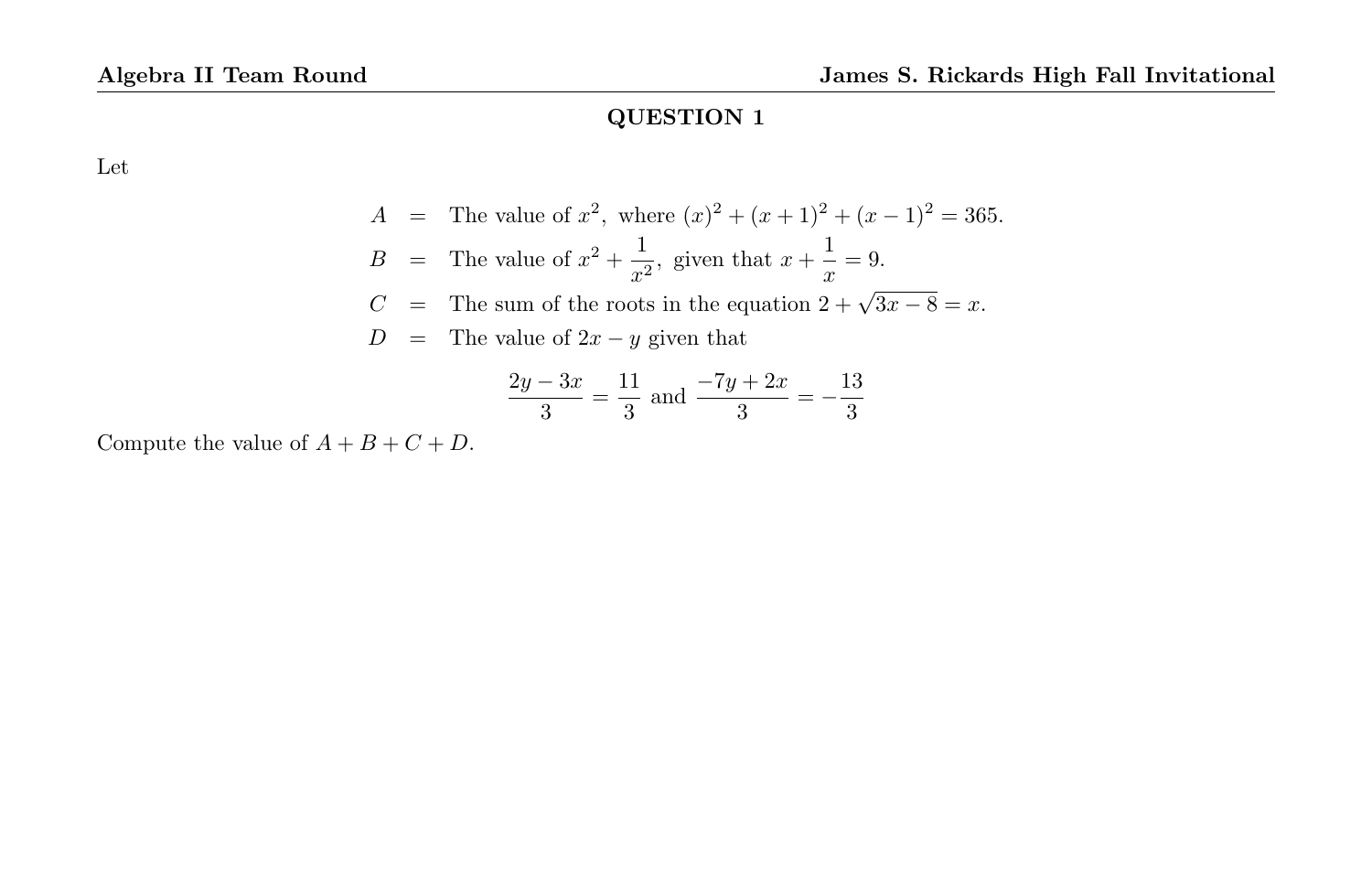The solution to the inequality  $|4x-12| < 8$  can be written in interval notation in the form  $(x_1, x_2)$ . Let A equal the sum  $x_1 + x_2$ .

The solution to the inequality  $x^2 + 5x + 6 < 0$  can be written in interval notation in the form  $(x_3, x_4)$ . Let B equal the sum  $x_3 + x_4$ .

Let C equal the constant term of  $\frac{f(x-3)}{14}$  where  $f(x-1) = x^2 + 6x - 2$  and let D equal  $f(7)$  for this same function.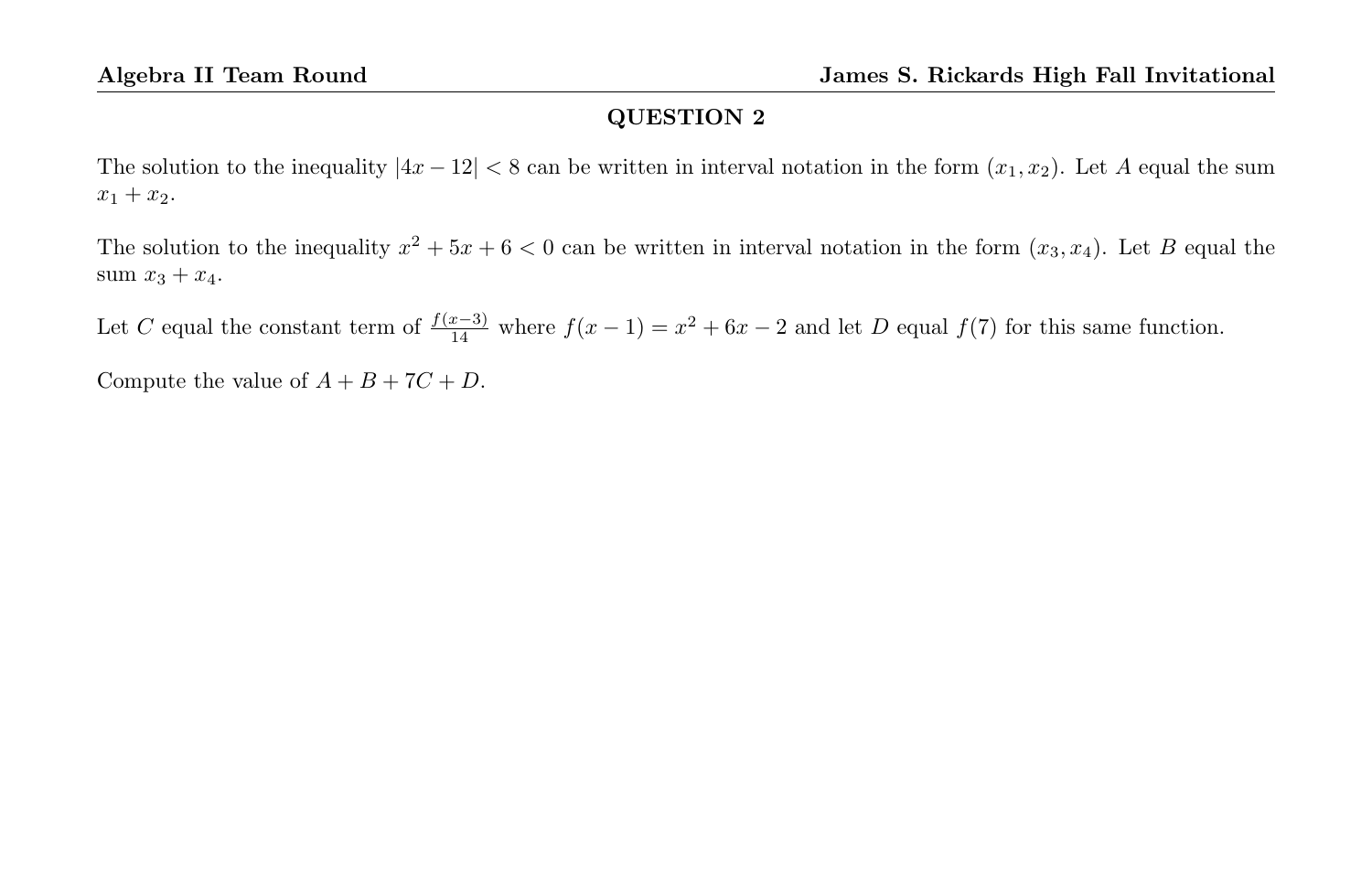Let

$$
A = x, \text{ where } \log_2(\log_3 x) = 1.
$$
  
\n
$$
B = (\log_2 3)(\log_9 2)
$$
  
\n
$$
C = \log_4 16 + \log_3 \frac{1}{3}
$$
  
\n
$$
D = \text{The value of } y \text{ when the expression } \frac{1}{\log_6 x} + \frac{1}{\log_7 x} \text{ is written in the form } \log_x y.
$$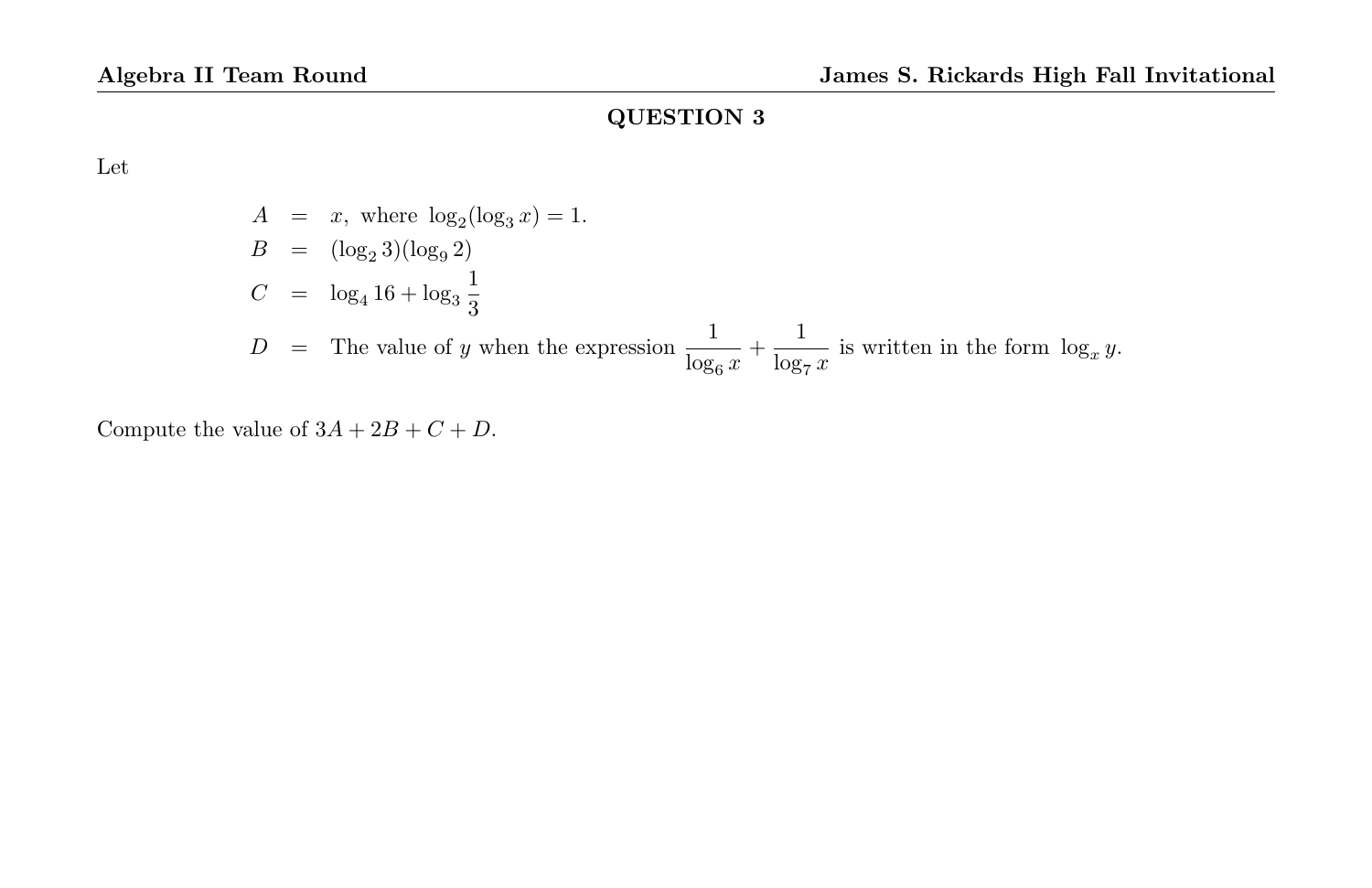Let  $\Psi(f)$  be the function that gives a value of 0 if f is an odd function, 1 if f is an even function, and 2 if f is neither an odd nor even function. Let

$$
A = \Psi(y = -3x^{2} + 4).
$$
  
\n
$$
B = \Psi(y = 2x^{3} - 5x^{2} + 2x + 4).
$$
  
\n
$$
C = \Psi(y = x^{3} + x).
$$
  
\n
$$
D = \Psi(y = x).
$$

Compute  $A + B + C + D$ .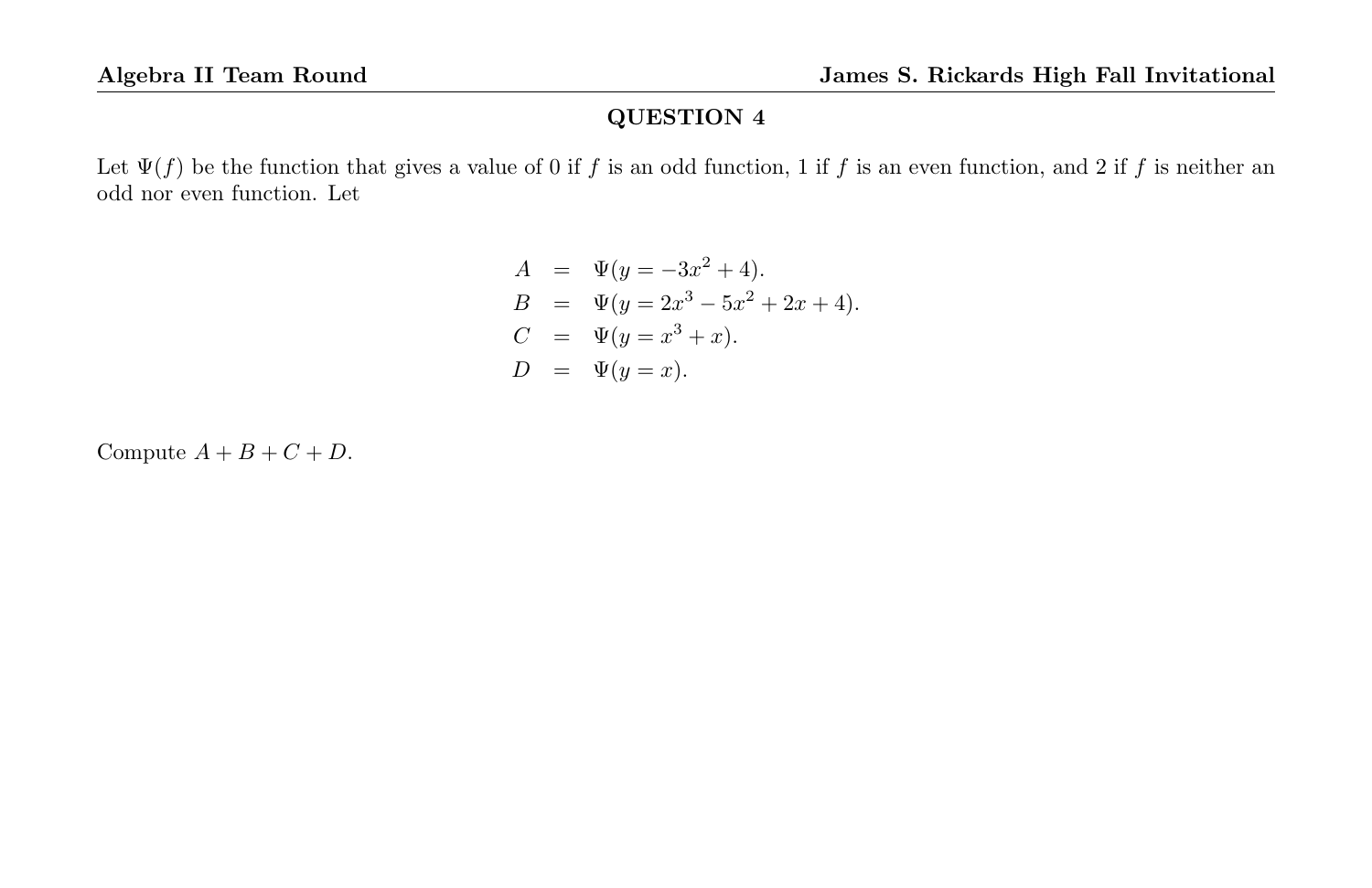Let

- A = The value of  $f(5)$  if f is a cubic polynomial with roots 1, -2, 6 and  $f(0) = -36$ .
- B = The value of  $g(f(2))$  where  $f(x) = x^2 1$  and  $g(x) = 2x$ .
- C = The number of positive roots of the equation  $x^3 + 5x^2 + 2x 9 = 0$ .
- D = The sum  $xy + yz + xz$  where  $x, y, z$  are the roots to the cubic  $x^3 7x^2 + 12x = 0$ .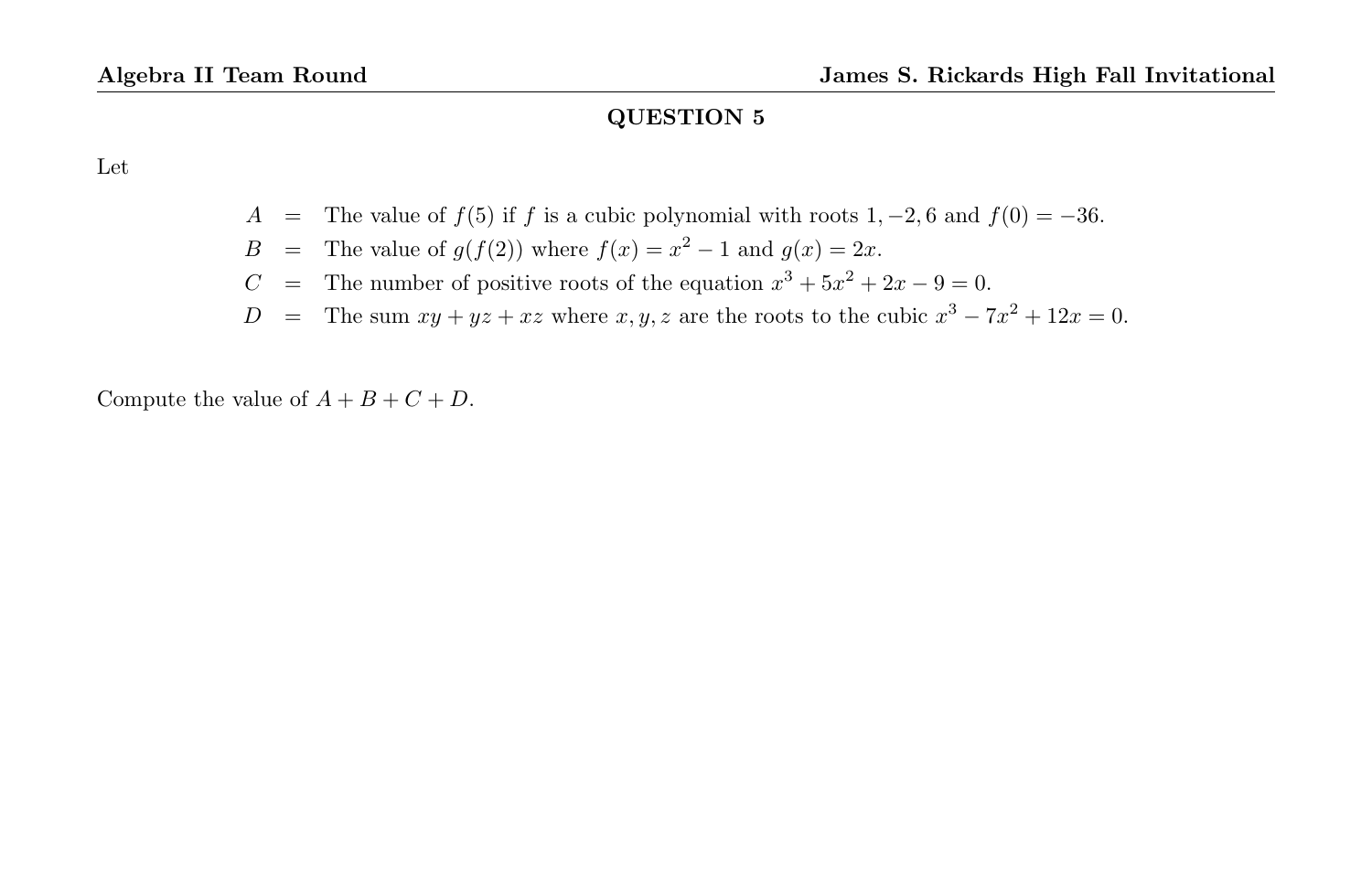For

$$
f(x) = \begin{cases} f(x-2) + f(x-3) & x \ge 6 \\ \frac{(x+2)!}{(x-1)!} - 5 & 1 \le x < 6 \\ \frac{\sqrt{24} - \sqrt{|x|}}{\sqrt{12} - \sqrt{3}} & x < 1 \end{cases}
$$

let

$$
A = f(8) \n B = f(6) \n C = f(1) \n D = f(-6)
$$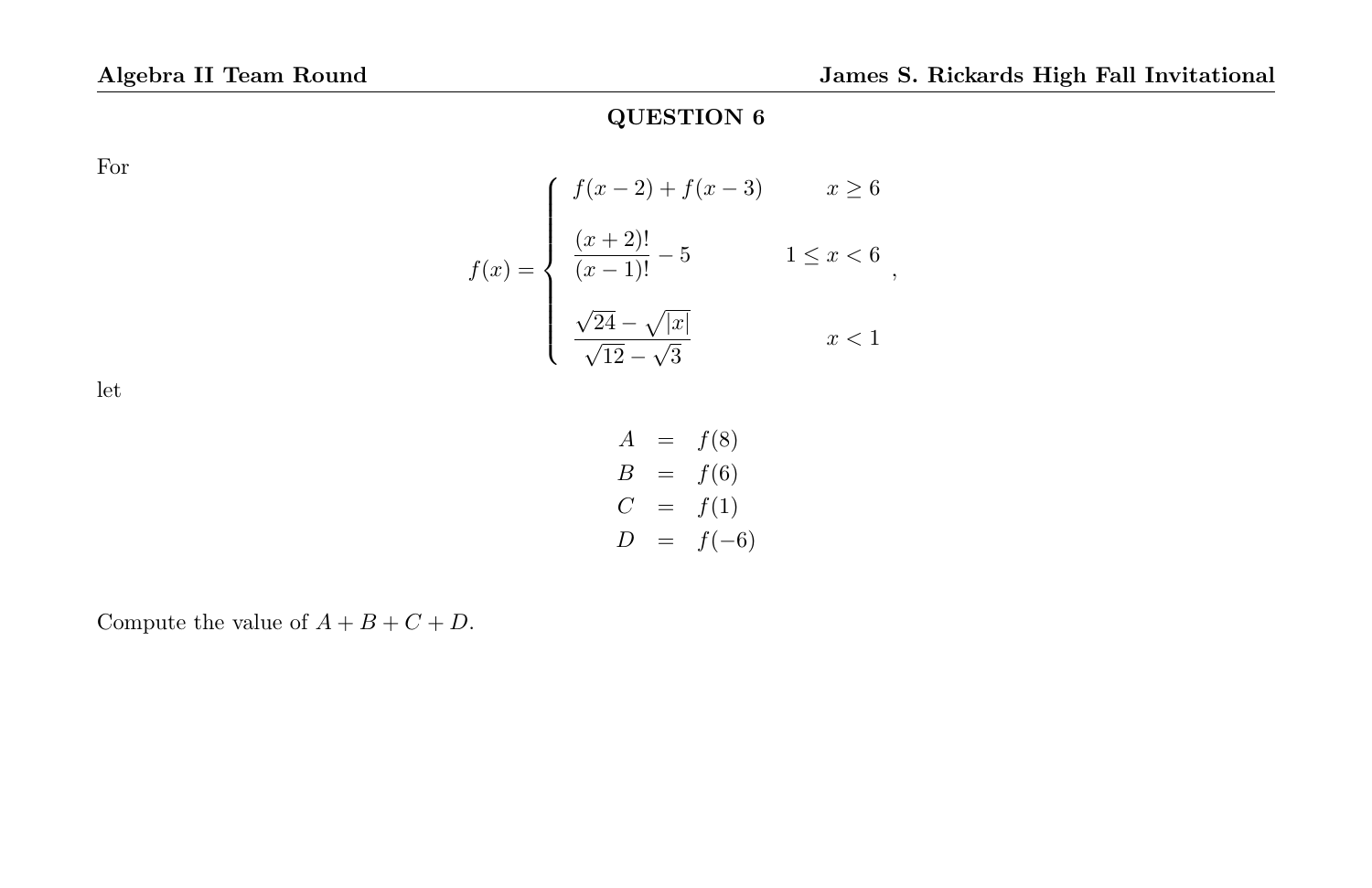Let

$$
A = \sum_{n=0}^{13} (n+1).
$$
  
\n
$$
B = 1 - \frac{1}{4} + \frac{1}{16} - \frac{1}{64} \cdots.
$$
  
\n
$$
C = \prod_{n=1}^{3} (n^3 - 5).
$$

I drop a ball off the top of an 80 foot building. If the ball rebounds to  $\frac{3}{8}$  its height everytime it hits the ground, let D equal the total distance travelled by the ball.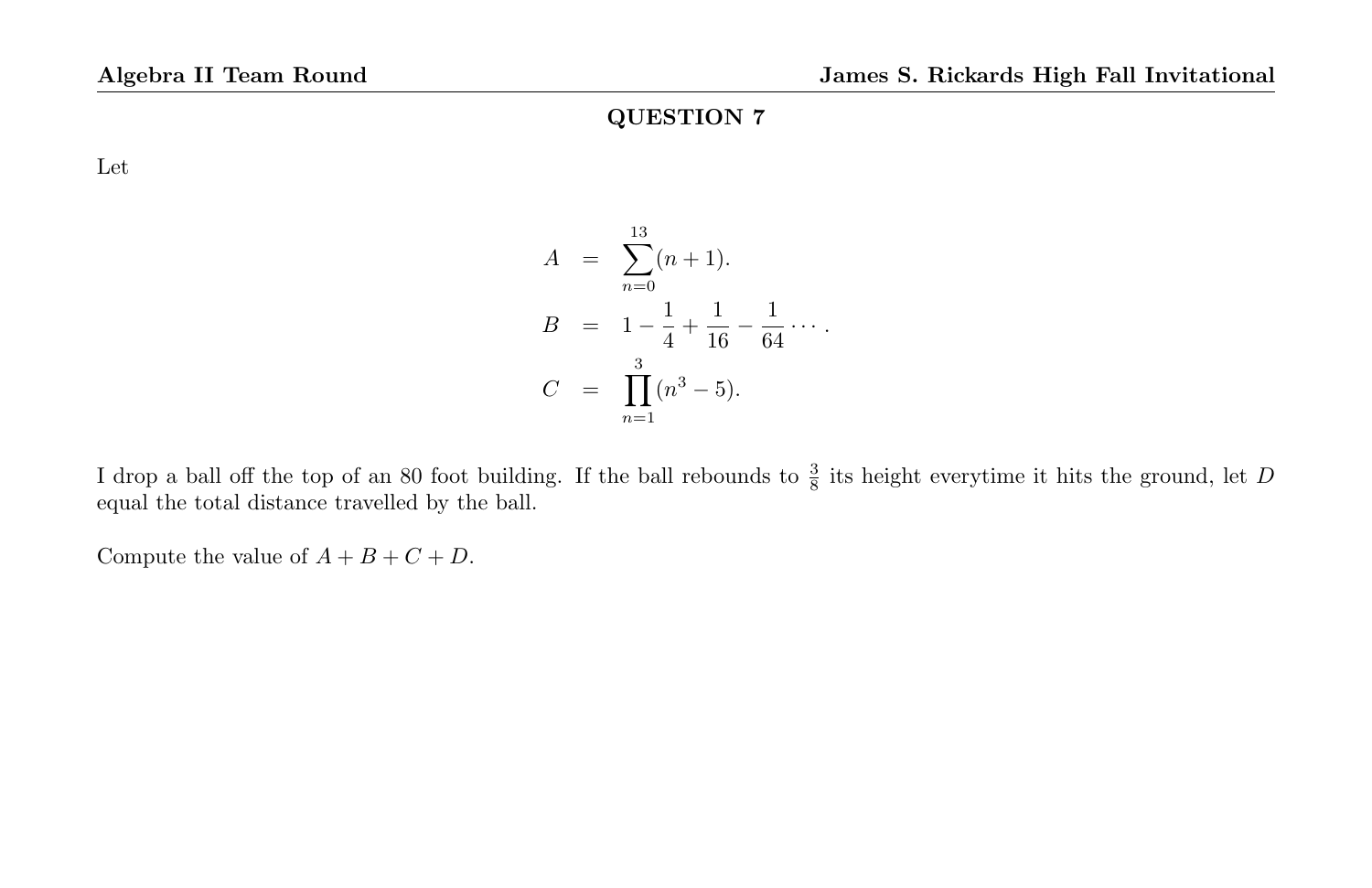Consider the conic section

$$
4x^2 + 9y^2 - 24x + 36y + 5 = -31.
$$

Let

 $A =$ The area of the conic section.

- $B = 1$  if the conic section is a hyperbola, 2 if it is an ellipse, or 3 if it is a circle.
- $C =$  the length of the minor axis.
- $D =$  the length of the major axis.

Compute the value of ABCD.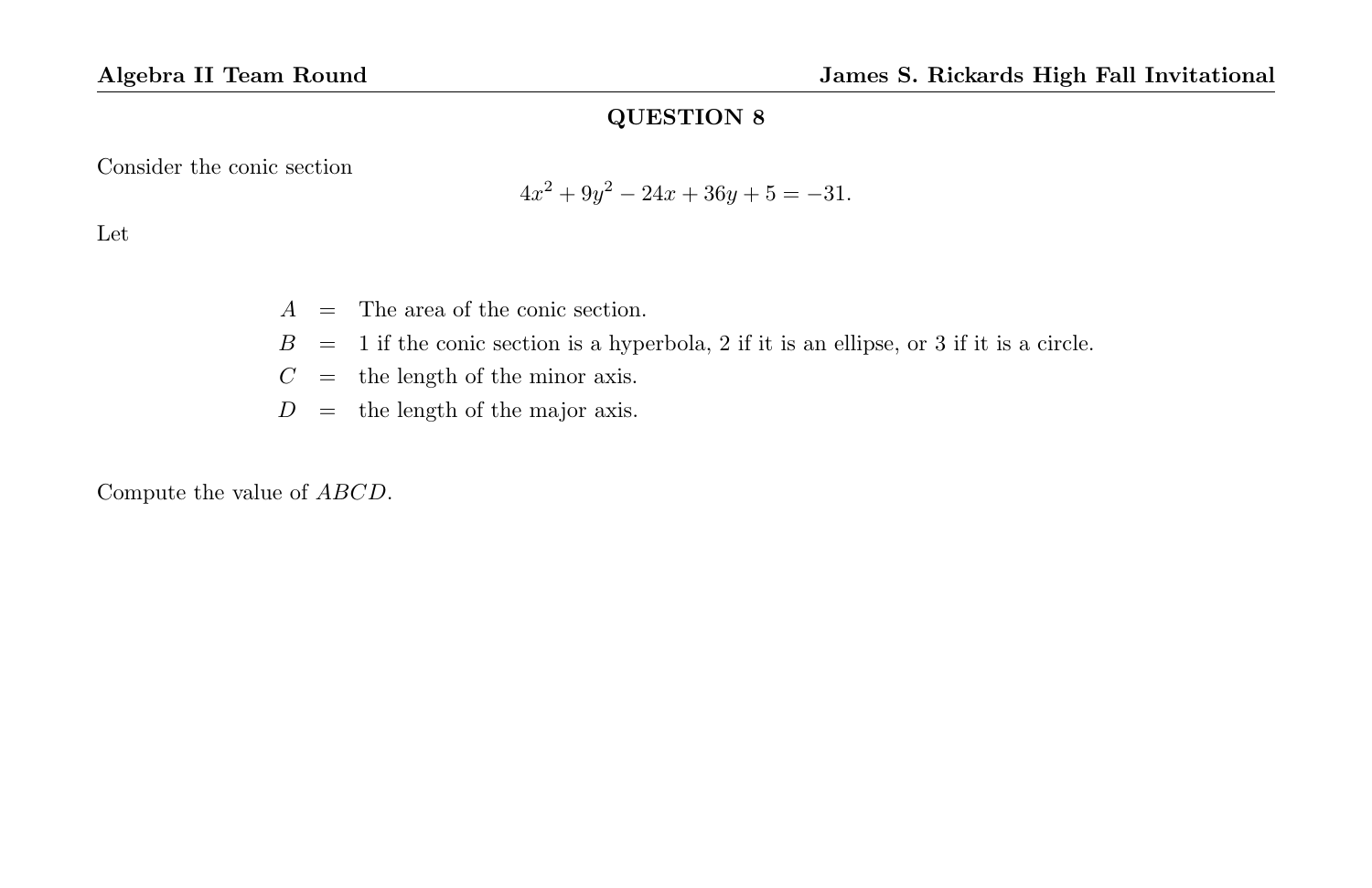Let

$$
A = \text{The sum of the coefficients in the expansion of } (3x^2 + 2y - 7z)^5.
$$
  

$$
B = \text{The constant term of the expansion of } \left(4x^2 + \frac{1}{x}\right)^6.
$$

$$
C
$$
 = The coefficient of the  $x^3y$  term in the expansion of  $(x + y)^4$ .

Compute the value of  $-\frac{A}{2}$  $\frac{A}{8} + \frac{B}{15}$  $\frac{1}{15} + C$ .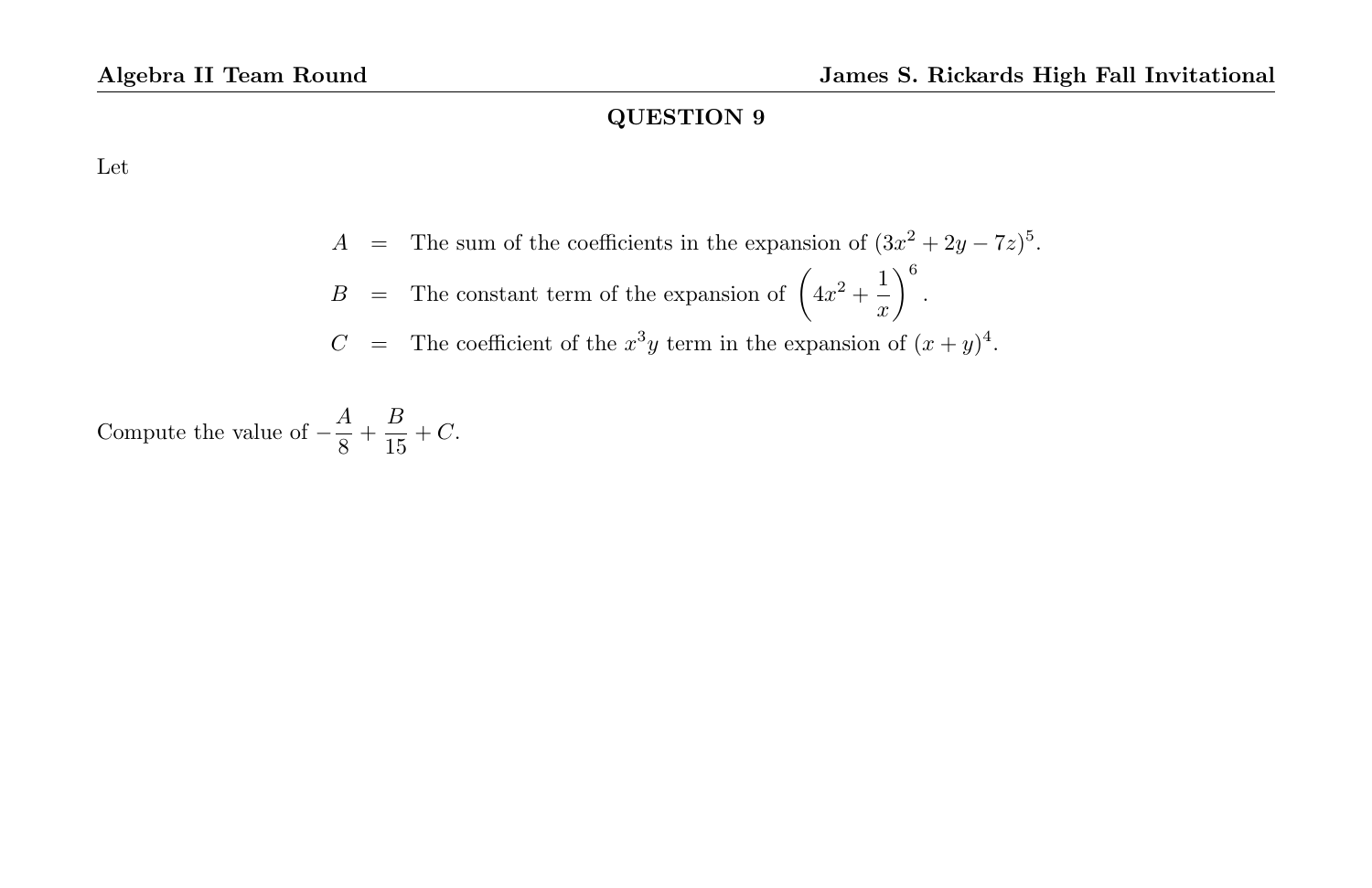Pamela is attempting to solve this systems of equations using Cramer's Rule:

```
3x + 5y + z = 102x - y + 7z = 4-x-4y-6z = -7
```
Each variable x, y, and z can be solved by dividing its corresponding matrix  $[G]_x$ ,  $[G]_y$ , and  $[G]_z$ , respectively, by a matrix  $[H]$ .

Let

- $A =$  The determinant of the matrix  $[G]_x$  used to solve for x.
- $B =$  The determinant of the matrix  $[G]_y$  used to solve for y.
- $C =$  The determinant of the matrix  $[G]_z$  used to solve for z.
- $D =$  The determinant of the matrix [H] used to solve for x, y, and z.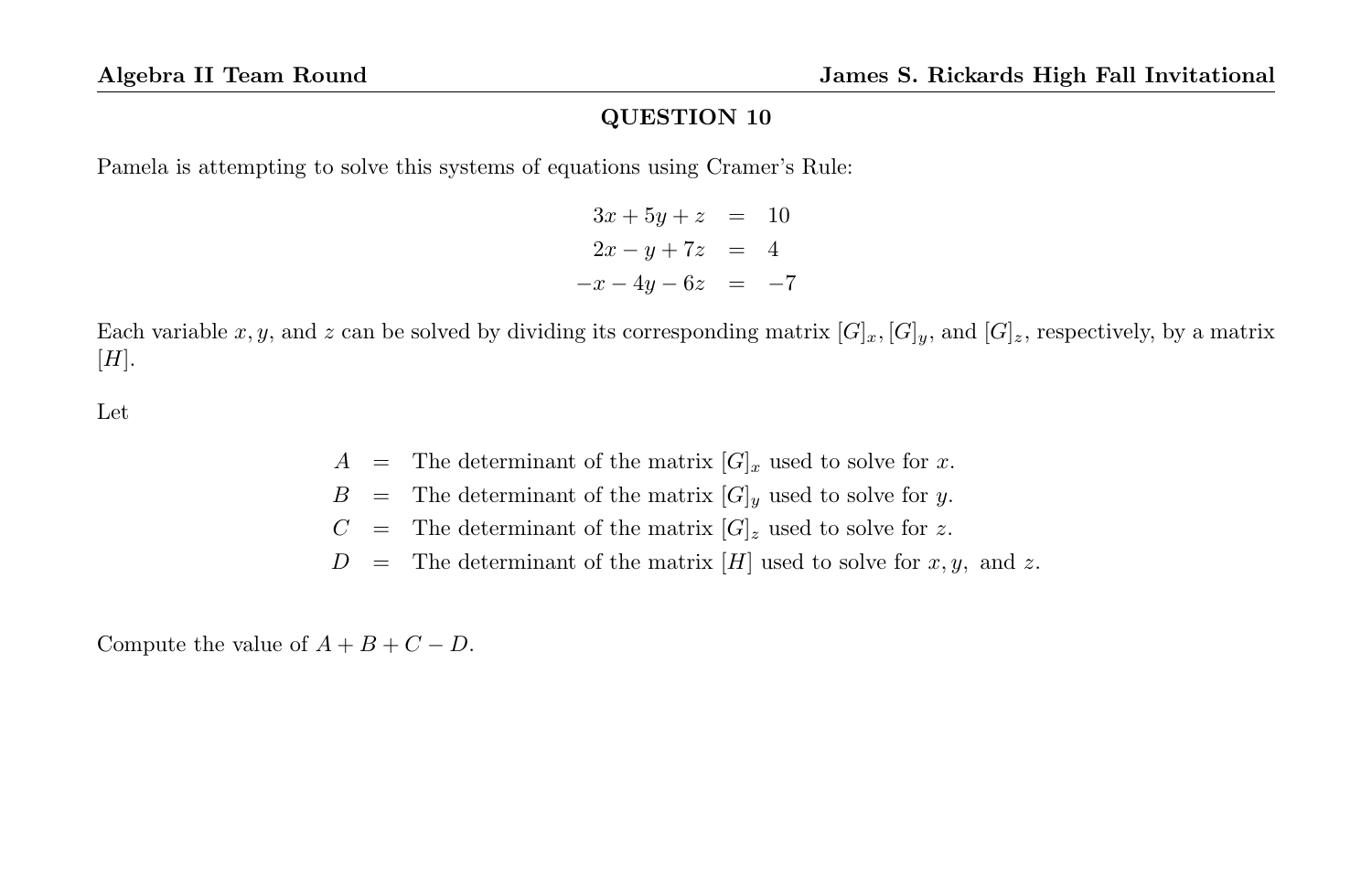The Sachdeva Construction Company has to rebuild Rickards High School. It sends 3 men to rebuild the school. Suppose the each of the 3 men can rebuild one wing of the school in 9 hours. Assume for all parts that all men work at constant rates. Consider the following situations:

- Let A equal the time required in hours to complete one wing of the school if all 3 men work on it together.
- Suppose all 3 men initially begin working on the wing of the school together. After one hour, one man leaves, and the remaining two men complete the wing together. Let  $B$  equal the total amount of time in hours it takes to complete the wing.
- Suppose the three men bring three other men who work at the same rate (each can build one wing of the school in 9 hours). Let C be equal to the number of hours it would take to complete the wing if all 6 men work on it together.
- The three men work continuously together for 21 hours. The number of wings they complete is equal to  $D$ .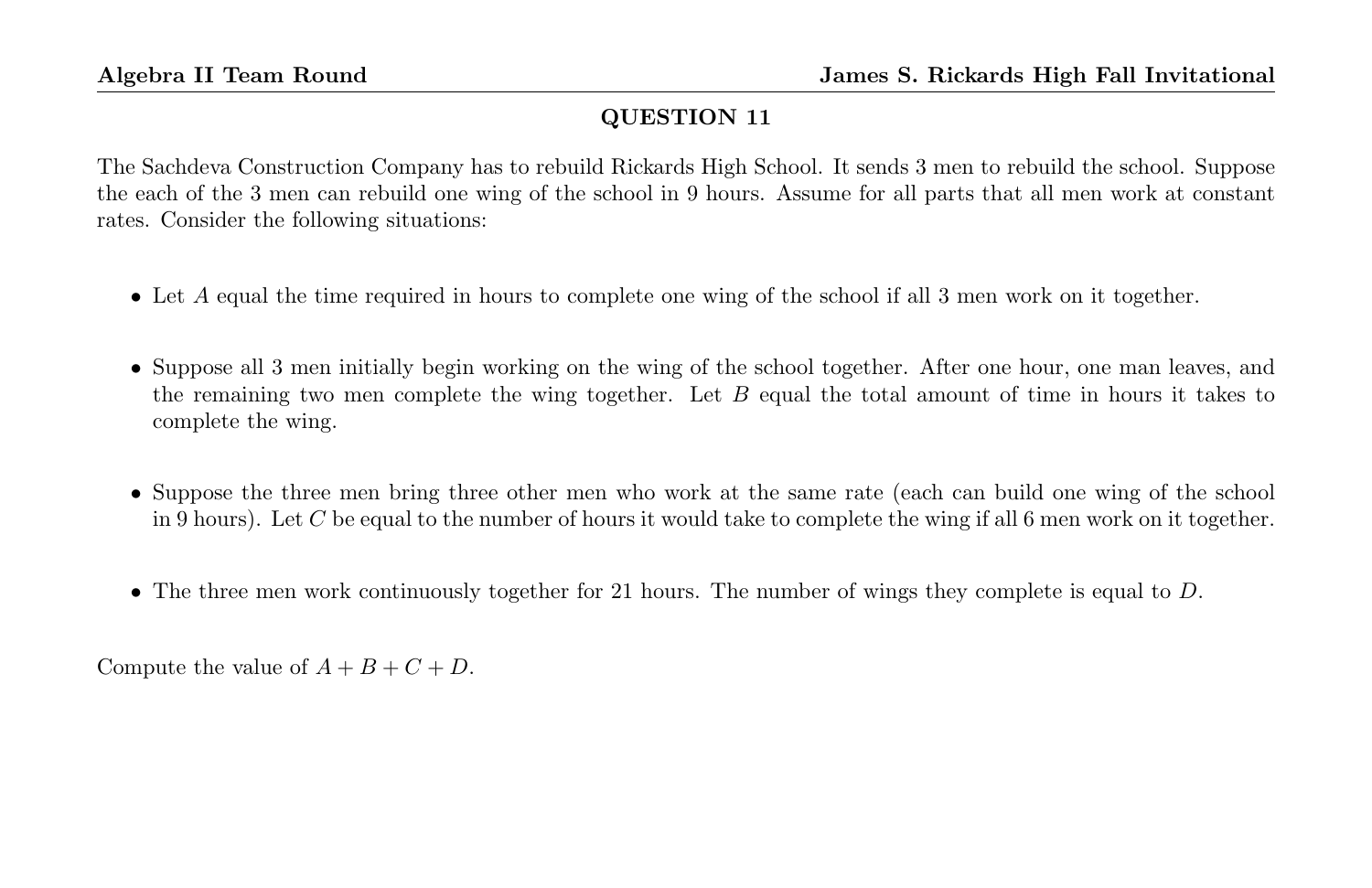Let

 $A = x$ , where  $4x(\ln \sqrt[7]{e^{21}})^x = 72$ .  $B =$  The sum of the solutions to the equation  $e^{x^3-5x^2-4x+2} = 1$ .  $C =$  The value of  $e$  rounded to the nearest tenth.

The expression  $e^{2 \ln 3 - \ln 4x + \ln x^2}$  can be simplified into the form  $\frac{ax}{b}$ , where a and b are relatively prime positive integers. Let  $D = a + b$ .

Compute the value of  $A + B + \frac{C}{3} + D$ .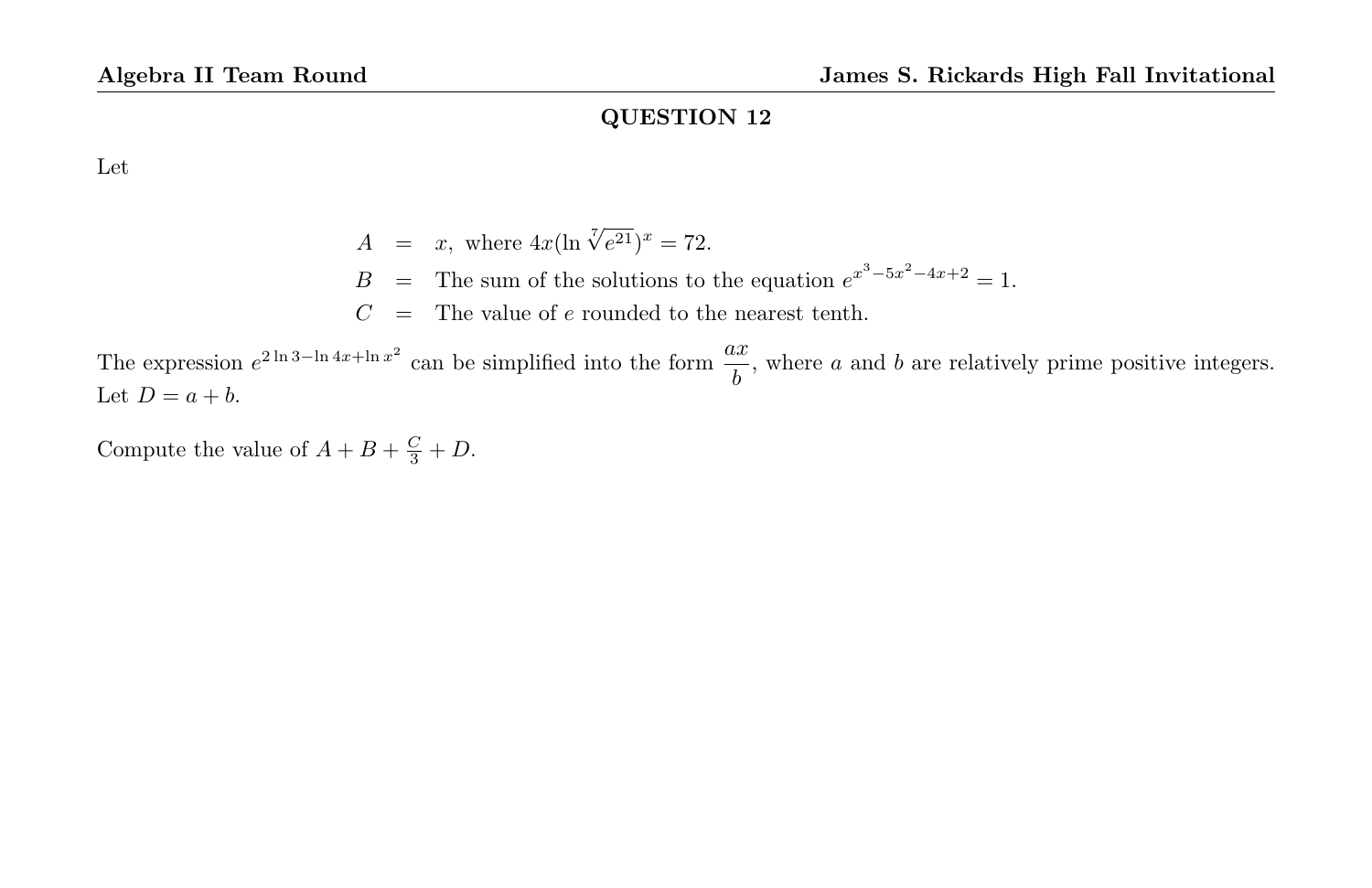Let A equal the sum of the series  $\sum_{n=1}^{\infty}$  $n=1$  $\frac{1}{n(n+1)}$ 

A pyramid of pencils has 11 pencils in the top row, 12 pencils in the next row, 13 in the following row, etc. If there are 19 rows of pencils, let B equal the total number of pencils.

A culture of bacteria grows exponentially, doubling every hours. If there are 17 bacteria at hour 0, then C is the first hour that begins with at least 1000 bacteria.